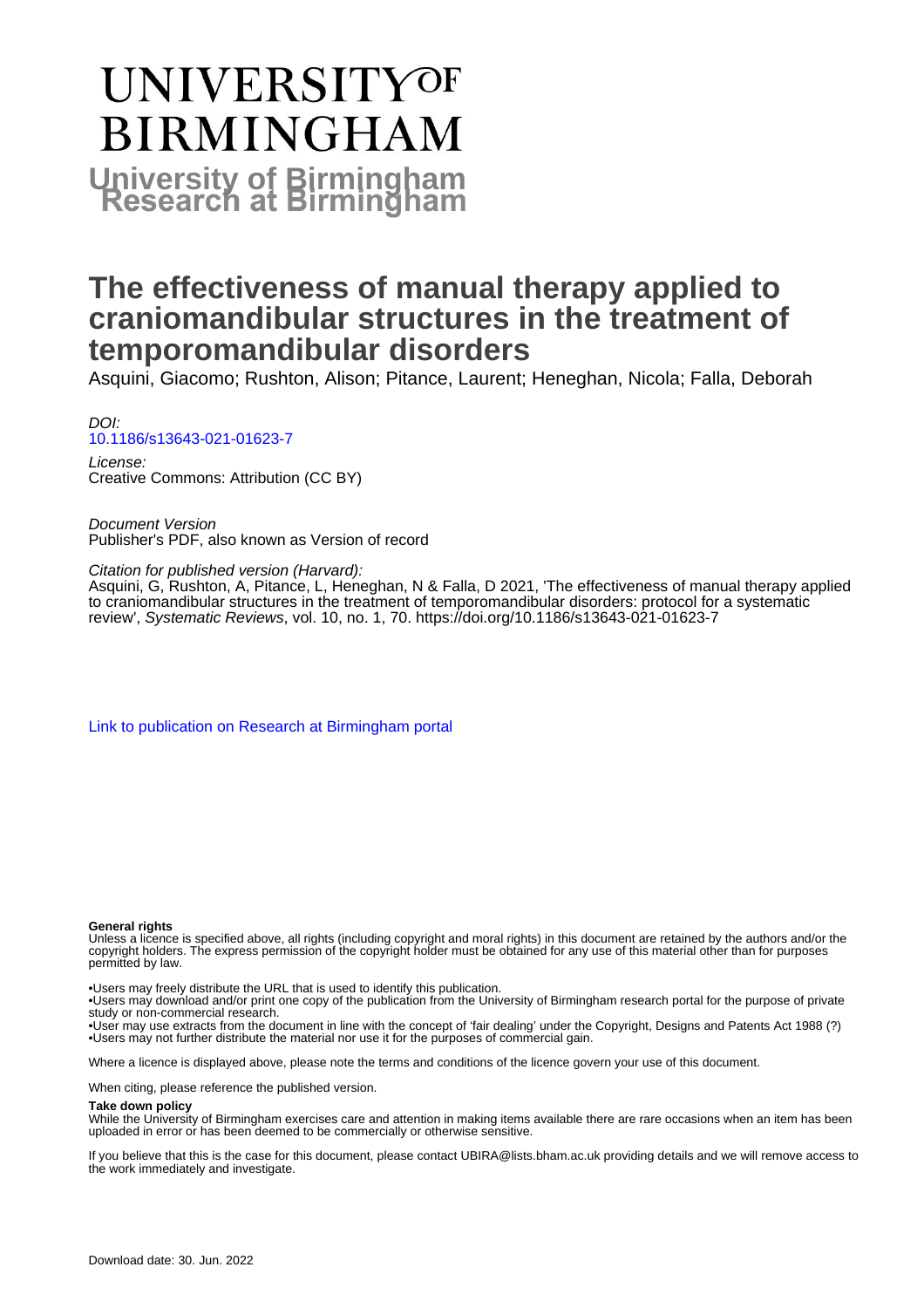### **PROTOCOL CONSUMING THE CONSUMING TEACHER CONSUMING THE CONSUMING TEACHER CONSUMING THE CONSUMING TEACHER CONSUMING**

## **Systematic Reviews**

### Check for updates

Giacomo Asquini<sup>1</sup>, Alison Rushton<sup>1</sup>, Laurent Pitance<sup>2</sup>, Nicola Heneghan<sup>1</sup> and Deborah Falla<sup>1[\\*](http://orcid.org/0000-0003-1689-6190)</sup>

disorders: protocol for a systematic review

applied to craniomandibular structures in

The effectiveness of manual therapy

the treatment of temporomandibular

#### Abstract

**Background:** The term temporomandibular disorder (TMD) includes disorders of the temporomandibular joints (TMJ), masticatory muscles and adjacent tissues. Several studies have examined the effectiveness of manual therapy (MT) for TMDs by evaluating changes in pain and maximum mouth opening (MMO). Nevertheless, the effectiveness of MT exclusively applied to the craniomandibular structures (craniomandibular manual therapy (CMMT)) on pain and TMJ range of motion remains unclear. This review aims to evaluate the effectiveness of CMMT on pain and TMJ range of motion in people with TMDs.

Methods: This protocol is reported in line with the preferred reporting items for systematic reviews and metaanalysis protocols (PRISMA-P). Databases including MEDLINE, Embase, CINAHL, ZETOC, Web of Science, SCOPUS, PEDro, PubMed, Cochrane Library and Best Evidence, EBM reviews–Cochrane Central Register of Controlled Trials, Index to Chiropractic Literature ChiroAccess and Google Scholar will be searched from inception as well as key journals and grey literature. Randomised controlled trials involving adults with TMD that compare the effect of any type of CMMT (e.g. mobilisation) on pain and range of motion with a placebo intervention, controlled care intervention or other types of treatment will be included. Two reviewers will independently screen articles for inclusion, extract data, assess risk of bias (revised Cochrane risk of bias tool) for included studies and evaluate overall quality of evidence (Grading of Recommendations Assessment, Development and Evaluation). A metaanalysis will be conducted if possible. If not, a narrative synthesis will be conducted reporting the effectiveness of CMMT according to disorder type (TMJ disorders, masticatory muscle disorders and mixed disorders).

**Discussion:** In this review, the effectiveness of MT applied to craniomandibular structures for the treatment of TMD will be evaluated. Results will be submitted for publication in a peer-reviewed journal and presented at conferences. We expect our findings will facilitate treatment planning for manual therapists managing patients with TMD and provide future clinical research implications.

(Continued on next page)

<sup>1</sup>Centre of Precision Rehabilitation for Spinal Pain (CPR Spine), School of Sport, Exercise and Rehabilitation Sciences, College of Life and Environmental Sciences, University of Birmingham, Edgbaston, Birmingham,

UK Full list of author information is available at the end of the article



<sup>©</sup> The Author(s), 2021 **Open Access** This article is licensed under a Creative Commons Attribution 4.0 International License, which permits use, sharing, adaptation, distribution and reproduction in any medium or format, as long as you give appropriate credit to the original author(s) and the source, provide a link to the Creative Commons licence, and indicate if changes were made. The images or other third party material in this article are included in the article's Creative Commons licence, unless indicated otherwise in a credit line to the material. If material is not included in the article's Creative Commons licence and your intended use is not permitted by statutory regulation or exceeds the permitted use, you will need to obtain permission directly from the copyright holder. To view a copy of this licence, visit [http://creativecommons.org/licenses/by/4.0/.](http://creativecommons.org/licenses/by/4.0/) The Creative Commons Public Domain Dedication waiver [\(http://creativecommons.org/publicdomain/zero/1.0/](http://creativecommons.org/publicdomain/zero/1.0/)) applies to the data made available in this article, unless otherwise stated in a credit line to the data.

<sup>\*</sup> Correspondence: [d.falla@bham.ac.uk](mailto:d.falla@bham.ac.uk) <sup>1</sup>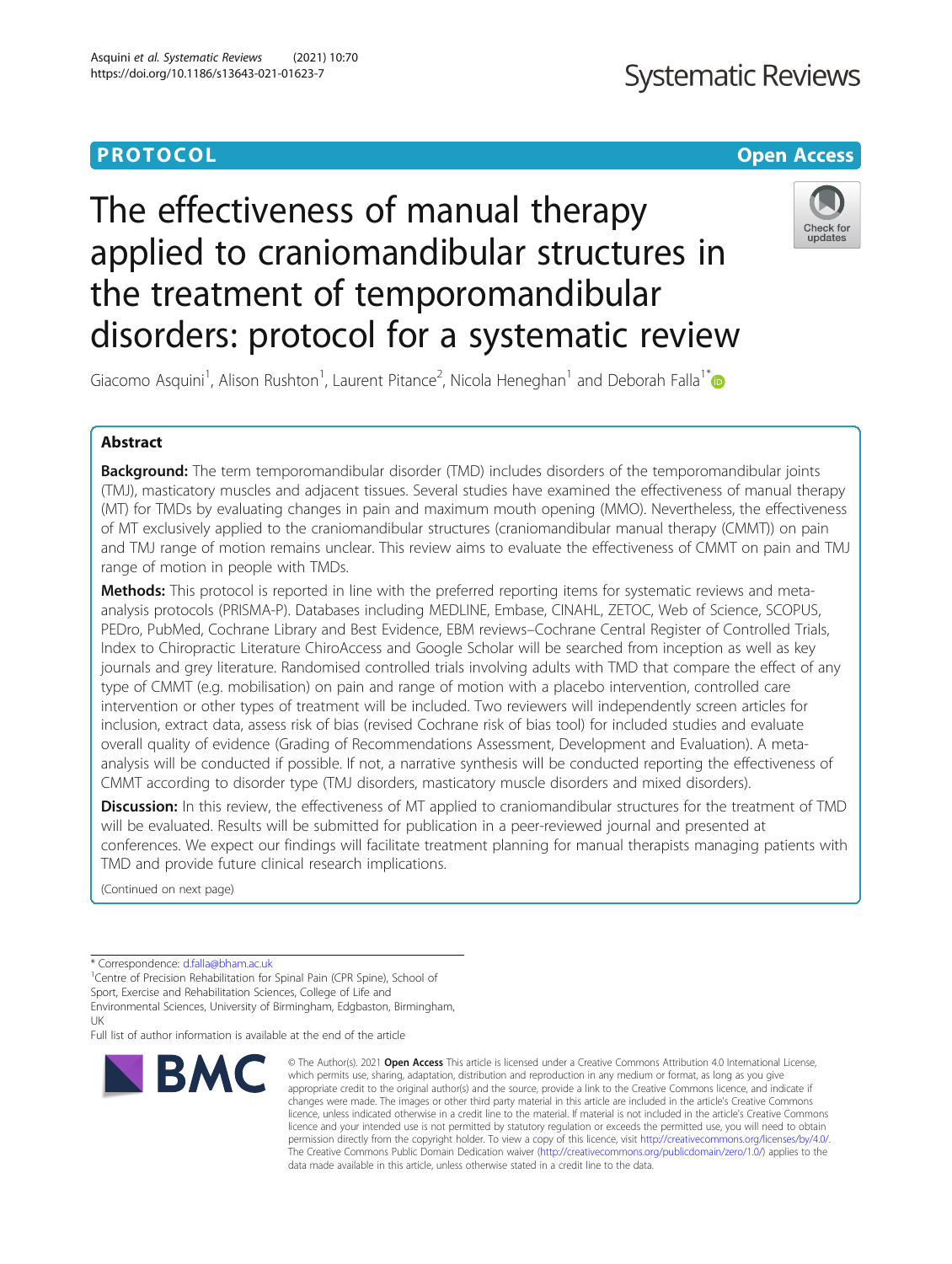#### (Continued from previous page)

Systematic review registration: PROSPERO CRD42019160213

Keywords: Temporomandibular disorder, Temporomandibular joint dysfunction syndrome, Pain, Manual therapy, Physical therapy, Temporomandibular joint, Masticatory muscles

#### Background

The term temporomandibular disorder (TMD) encompasses disorders of the temporomandibular joints (TMJs), masticatory muscles and adjacent tissues [\[1](#page-6-0)]. The main characteristics of TMD are pain and limitations of jaw opening [\[2](#page-6-0)]. TMD is considered to be one of the primary causes of chronic orofacial pain with a significant impact on quality of life [[3\]](#page-6-0), and in developed countries, it remains a significant public health challenge [[3,](#page-6-0) [4](#page-6-0)]. In Spain, the prevalence of TMD was reported to have increased from 8% in 1993 to 14% in 2015, which is in contrast with the general oral health improvement observed in the same period [\[5\]](#page-6-0). In addition to pain in the jaw region, patients with TMD often complain of pain in the neck and low back [\[4](#page-6-0)].

The multifactorial and often unclear aetiology of TMD has led to the development of numerous therapeutic interventions for the management of this painful disorder. Current clinical recommendations suggest a multidisciplinary approach with conservative interventions recommended for TMD [\[6](#page-6-0)]. Physical therapy (PT) is one of the most common treatments for the management of TMD [\[7\]](#page-6-0), and it aims to reduce pain, increase joint mo-bility and correct aberrant motor behaviours [[8,](#page-6-0) [9](#page-6-0)]. Within PT, manual therapy (MT) is commonly used given its positive effects on pain, muscle spasm and range of motion [\[9\]](#page-6-0). According to the American Academy of Orthopaedic Manual Physical Therapists (AAOMPT) Description of Advanced Specialty Practice (DASP), MT is "any hands-on treatment provided by the physical therapist" [\[10\]](#page-6-0) (p.8). MT aims to enhance tissue extensibility, improve joint range of motion, mobilise or manipulate soft tissues and joints, produce relaxation, modulate pain and address problems with muscle activation and timing [[11](#page-6-0)]. Randomised controlled trials (RCTs) have demonstrated the effectiveness of MT in patients with TMD by demonstrating changes in pain, maximum mouth opening (MMO) and pressure pain threshold (PPT)  $[12–15]$  $[12–15]$  $[12–15]$ . Different MT approaches have been investigated such as mobilisation of the TMJ [\[16](#page-6-0)], manipulation and mobilisation of the cervical spine [[12](#page-6-0), [13\]](#page-6-0), soft tissue techniques and massage of masticatory and neck muscles [\[12](#page-6-0), [14,](#page-6-0) [15\]](#page-6-0).

In the last decade, systematic reviews and metaanalyses have examined the effectiveness of different PT interventions for TMD [[17](#page-6-0)–[22](#page-6-0)]. For example, Randhawa et al. [[19\]](#page-6-0) investigated the effectiveness of non-invasive

interventions for TMD; however, no generalisable conclusions could be made regarding the effectiveness of MT since only one study was included. Paço et al. [[18](#page-6-0)] examined the effectiveness of PT in the management of TMD but without separating different approaches such as manual techniques versus therapeutic exercise. Again, no conclusion on the effectiveness of MT alone could be drawn. One systematic review investigating the effectiveness of PT for TMD 17 included a sub-analysis by different treatments, but the small number of studies (< 10) with comparable interventions resulted in low levels of evidence for the effectiveness of MT. Only two systematic reviews [\[20](#page-6-0), [21\]](#page-6-0) have specifically examined the effectiveness of MT alone for TMDs, and these concluded that protocols of mixed MT show low levels of evidence for improving MMO and pain because of poor external validity, low methodological quality, heterogeneity of interventions and low internal validity of the included RCTs. It should be noted that Calixtre et al. [\[21\]](#page-6-0) included articles with MT applied to different regions such as the craniomandibular area, cervical and thoracic spine, and Martins et al. [[20\]](#page-6-0) considered MT as "any manipulations of body tissues, muscles and bones by hands". Including MT applied to remote sites likely influences the conclusions drawn.

There has been no systematic review specifically investigating the effectiveness of MT applied only to the craniomandibular structures (craniomandibular manual therapy (CMMT)) on pain and TMJ range of motion in TMDs; thus, we sought to evaluate the effectiveness of CMMT on pain and TMJ range of motion in people with TMD.

#### **Methods**

The protocol is reported in line with the preferred reporting items for systematic review and meta-analysis protocols (PRISMA-P) checklist [[23\]](#page-6-0) (Additional file [1](#page-5-0)) and is registered in PROSPERO (CRD42019160213).

#### Eligibility criteria Inclusion criteria

Participants Any trials that examined an adult population (>18 years of age) with the diagnosis of TMD in accordance with the Research Diagnostic Criteria for TMD (RDC/TMD) [\[24](#page-6-0)] or Diagnostic Criteria for TMD (DC/ TMD) [\[25](#page-6-0)], or any trials with participants presenting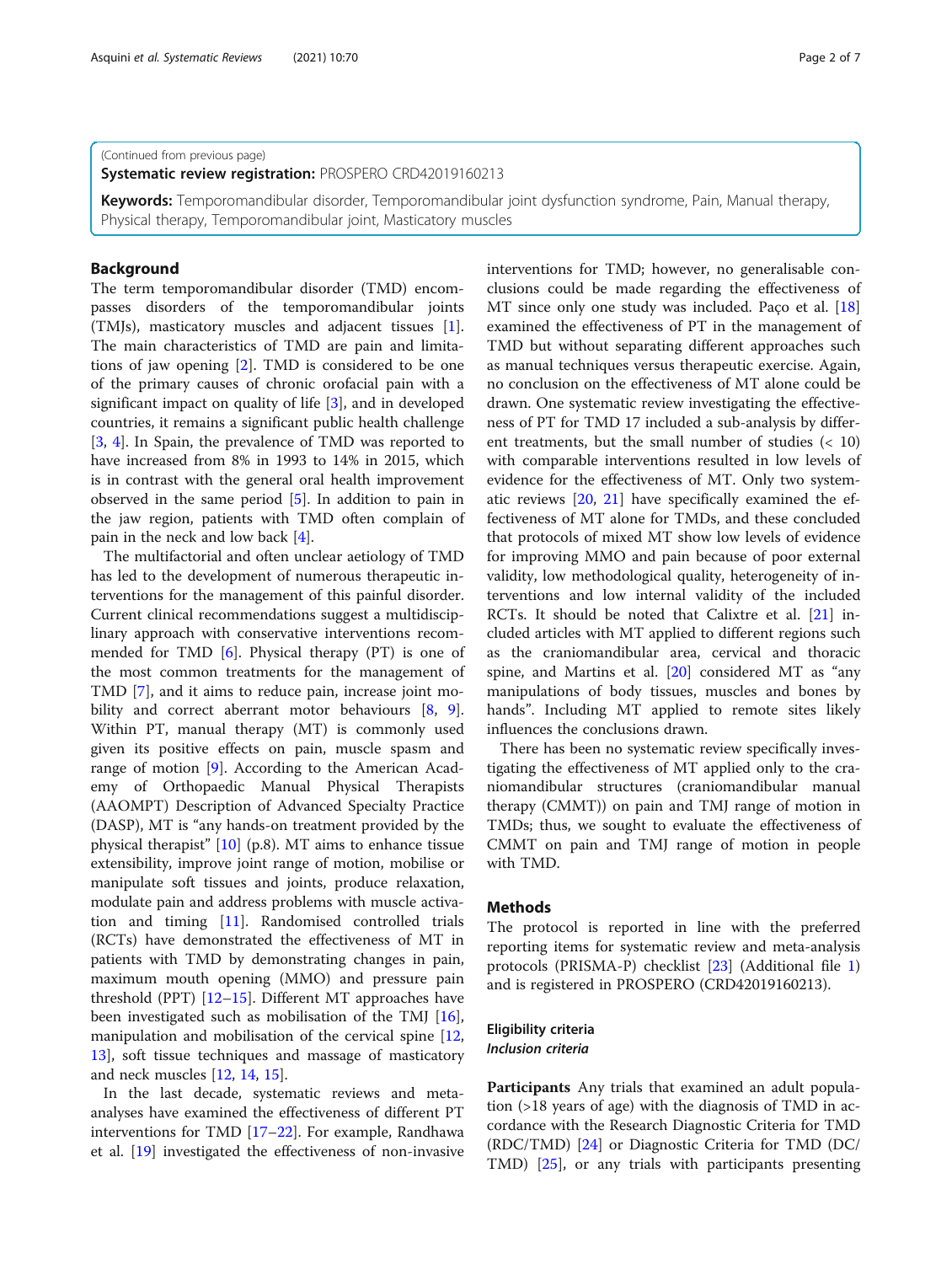signs and symptoms of TMD [\[1](#page-6-0), [2,](#page-6-0) [26\]](#page-6-0). Please see the detailed diagnostic criteria listed within these original articles.

Outcome measures The primary outcomes will be pain, and maximal mouth opening (MMO) since TMDs are principally characterised by pain and limitations of jaw opening. Pain will be defined as pain in the TMJ area and/or masticatory muscles, with possible irradiation to associated structures. MMO will be defined as the interincisal distance in millimetres measured during active MMO. The methods utilised to measure pain must be in line with recommendations of the Initiative on Methods, Measurement, and Pain Assessment in Clinical Trials (IMMPACT) [[27\]](#page-6-0) (e.g. visual analogue scale, numeric rating scale). The methods used to assess MMO must be in line with the DC/TMD clinical examination protocol (e.g. use of a ruler) [[25\]](#page-6-0).

Type of intervention CMMT will be considered as "any hands-on treatment provided by the physical therapist" [[10\]](#page-6-0) (p.8) [as defined by the American Academy of Orthopaedic Manual Physical Therapists] targeted to TMJs, temporal muscles, masseter muscles, medial and lateral pterygoid muscles, suprahyoid muscles and other sites on the face and the head.

Study design Any RCT comparing CMMT alone to a reference group not including CMMT (placebo intervention, controlled comparison intervention, standard care) will be considered. RCTs with multiple intervention groups will be included and approached based on the Cochrane Handbook for Systematic Reviews of Interventions [[28\]](#page-6-0).

Timing and setting All time assessment points will be included and will be defined as immediate posttreatment, short-term (0–1 month), intermediate-term (2–6 months) and long-term follow-up (> 6 months). No restriction on setting and/or length of study intervention and follow-up will be applied in this review.

#### Exclusion criteria

If there is uncertainty that the CMMT intervention is directed to the craniomandibular area but involves other structures (e.g. neck, shoulder, trunk), the article will be excluded. Any trial or group combining CMMT with other interventions will be excluded. Articles including participants with previous surgery in the temporomandibular region, Eagle's syndrome, rheumatic diseases and other severe comorbidities (e.g. fracture in the region, cancer, neurological disease) will be excluded. Articles which are not written in English will be excluded.

#### Information sources

The search strategy will be performed from September to October 2020. It will be designed for each database by using medical subject headings (MESH) if available and relevant text words relating to TMD, TMJ, MT, PT and pain. The following electronic databases will be searched (from their inception onwards): MEDLINE (OVID interface), Embase (OVID interface), Scopus, Web of Science, CINAHL (EBSCO interface), PEDro, ZETOC, PubMed, Cochrane Library and Best Evidence, Index to Chiropractic Literature ChiroAccess, EBM reviews–Cochrane Central Register of Controlled Trials and Google Scholar.

Reference lists from included articles will be reviewed for additional potential studies. In addition, hand searching will be conducted in journals which commonly publish articles on the topics of MT and TMD, specifically Musculoskeletal Science and Practice, Journal of Oral Rehabilitation, Physical Therapy, Clinical Rehabilitation, The Journal of Oral & Facial Pain and Headache, Journal of Manual and Manipulative Therapy, Journal of Applied Oral Science and The Clinical Journal of Pain. Grey literature for unpublished research will cover British National bibliography for report literature, OpenGrey, dissertation abstracts and EThOS. Relevant authors in the field will be contacted to obtain information about unpublished or ongoing studies.

#### Search strategy

A MEDLINE search strategy will be firstly planned and later adjusted for other databases. Syntax (truncation, wildcards and quotation marks) and operators will be revised based on the specific databases. The search strategy will combine terms and MESH about (1) TMD, (2) MT/PT and (3) RCT. The search process will be entirely completed online if possible. In the case of references not available online, a manual search will take place. If conference abstracts and proceedings are found during searching of grey literature, authors will be contacted. No date limits will be applied to guarantee the inclusion of all relevant articles. A draft search strategy for MEDL INE is provided in Additional file [2](#page-5-0).

#### Study records

#### Data management

All search results will be managed through EndNote; Endnote Version X8 (Clarivate Analytics) software.

#### Selection process

Two reviewers (GA/LP) will independently screen articles for inclusion by rating them as eligible/not eligible/ unsure using the pre-defined eligibility criteria [[29\]](#page-6-0). The eligibility criteria priority sequence is participants, study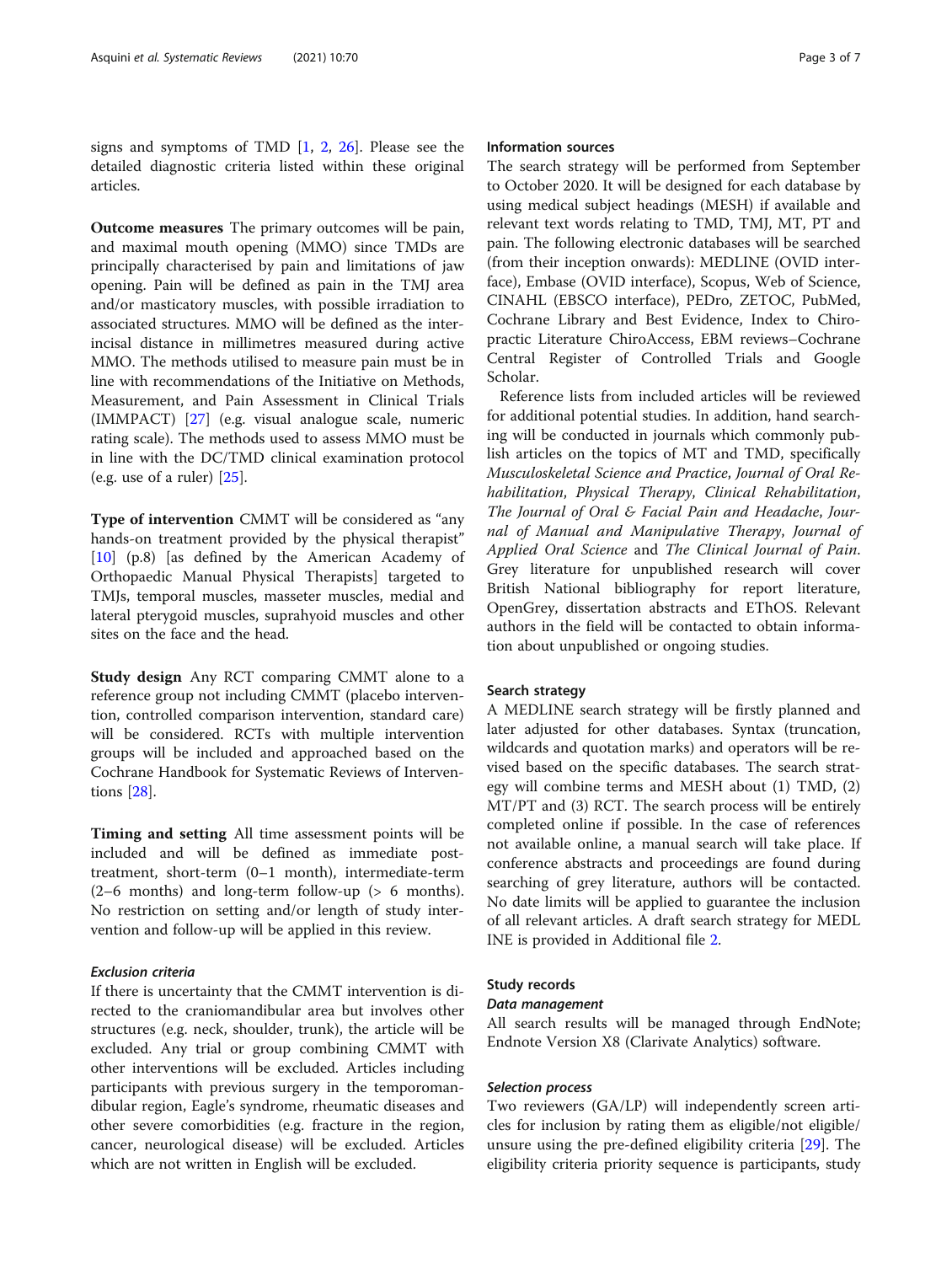design, type of intervention, outcome measures and absence of exclusion criteria.

If an article cannot be excluded based on its title and abstract, it will be judged potentially relevant, and its full text will be examined [[30](#page-6-0)]. If an article is ambiguous with regard to inclusion or exclusion, the full text will be examined [[31](#page-6-0)]. Authors will be approached by email if required for clarity (a maximum of two attempts 1 week apart). Articles will be included if there is an agreement between both reviewers about the eligibility criteria. A third reviewer (DF) will arbitrate in the case of discrepancy of reviewers' opinion following discussion [\[31\]](#page-6-0). The agreement between reviewers will be reported. A PRIS MA flow diagram [\[23\]](#page-6-0) will be used to present the included and excluded articles with reasons for exclusion.

#### Data collection process

A bespoke proforma based on the Cochrane form [[28](#page-6-0)] will be designed and piloted to extract data from the included trials. Both reviewers will independently extract information. Any discrepancies between reviewers will be mediated by a third reviewer (DF). The data extraction form will be tested on five articles to enable reviewers to practise.

#### Data items

Table 1 summarises the items that will be extracted from the included trials. Authors will be contacted for further information if necessary, as described above.

#### Risk of bias in individual studies

The revised Cochrane risk-of-bias tool for randomised trials (RoB 2) [[32\]](#page-6-0) will be used to assess the risk of bias of the included articles since this tool is considered the best approach for RCTs [[33\]](#page-7-0). Two independent reviewers (GA/LP) by following the full guidance document 32 edited by the ROB2 Development Group will evaluate and grade the risk of bias for all included studies. In the case of disagreements, a third reviewer (DF)

Table 1 Summary of items to be extracted from included trials

| Content                        | Data items                                                              |
|--------------------------------|-------------------------------------------------------------------------|
| Trial information              | Authors, year of publication, location                                  |
| Population                     | Sample size, type of TMD, inclusion/exclusion<br>criteria               |
| Intervention                   | Duration, frequency, detail of the type of manual<br>therapy techniques |
| Comparison group               | Type of comparison group                                                |
| Outcome measures               | Pain outcome measures<br>MMO outcome measures                           |
| Follow-up<br>assessment points | Detail of timing of follow-up assessments                               |
| Results                        | Between group differences at follow-up<br>assessments                   |

will be consulted. Cohen's  $\kappa$  will be utilised to estimate agreement between reviewers. The RoB 2 tool comprises five domains: bias arising from the randomisation process, bias due to deviations from intended interventions, bias due to missing outcome data, bias in measurement of the outcome, bias in selection of the reported result. Each domain consists of different questions to which there are five response options: yes, probably yes, probably no, no, no information. RoB 2 tool is hierarchically developed, so responses to questions furnish the basis for domain-level judgements about the risk of bias (low risk of bias, some concerns and high risk of bias) [[32](#page-6-0)]. Likewise, these domain-level judgements provide the basis for an overall risk-of-bias judgement for the entire trial.

#### Data synthesis

Data will be firstly synthesised with a qualitative synthesis. The type of TMD, assessment time points and outcomes of each study will be presented in tables.

From a quantitative perspective, the standardised mean difference (SMD) and 95% of the confidence intervals (CI) will be determined for MMO and pain. A SMD less than 0.5 will be considered as a small effect, a medium effect will be considered if SMD is from 0.5 to 0.8, and a SMD higher than 0.8 will be considered as a large effect [\[31\]](#page-6-0). A random-effects model will be used to produce a more prudent estimation of the real effect size of CMMT from the included studies [[33\]](#page-7-0).

Heterogeneity will be evaluated using the  $I^2$  statistical analysis (heterogeneity is defined as an  $I^2$  statistic ≥75%) [[34\]](#page-7-0). If the included trials are homogeneous for outcomes and assessment points, a meta-analysis will be performed with pain and MMO as outcome data.

If a meta-analysis is not possible, a narrative synthesis will be conducted following the synthesis without metaanalysis (SWiM) in systematic review guidelines [\[35](#page-7-0)]. Data will be grouped according to outcome measures. If this grouping will not be possible, data will be arranged according to other variables (e.g. TMD type: TMJ disorders, masticatory muscle disorders and mixed disorders). Data will be presented in tables reporting key characteristics of the studies (e.g. study design, TMD type, sample size, assessment time points, comparator, RoB 2 and GRADE). Limitations of the synthesis methods and groupings used in this review will be discussed.

#### Additional analyses

We will perform a sub-group analysis of the outcomes where applicable. We will group studies according to the following variables: (1) assessment time point (e.g. immediate post-treatment, short-term [0–1 month], intermediate-term [2–6 months], and long-term follow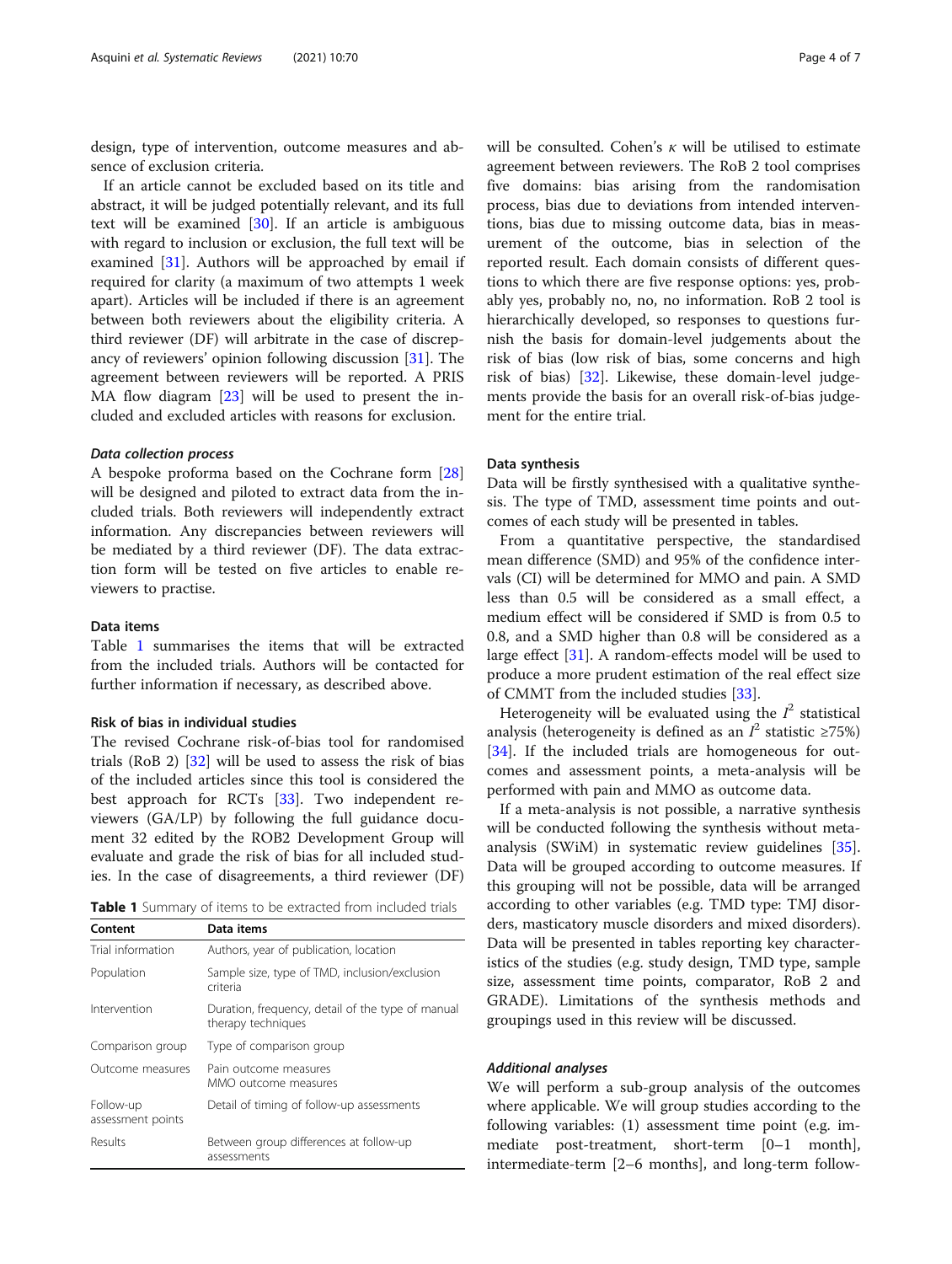<span id="page-5-0"></span>up [> 6 months]); (2) TMD type (e.g. TMJ disorders, masticatory muscle disorders and mixed disorders).

Sensitivity analysis will be performed to assess the robustness of the results by investigating the effects of including and excluding studies with high risk of bias.

#### Meta-biases

Evaluation of possible reporting bias will be conducted through a search for unpublished studies, a further assessment of the consistency between protocols if available, trial registration and published articles included and evaluation of competing interests from different authors. Results will be narratively presented. Funnel plots will be generated if at least 10 studies are included [\[28](#page-6-0)]. The probability of study bias will be assessed by visual inspection.

#### Confidence in cumulative evidence

The Grading of Recommendations, Assessment, Development and Evaluations (GRADE) approach will be used to assess the overall strength and quality of the evidence by following the GRADE Handbook [[36](#page-7-0)]. This tool consists of five domains: risk of bias, inconsistency, indirectness, imprecision and publication bias; it ranges from high to very low quality of evidence.

#### Patient and public involvement

The research question in this study was developed following consultations and discussion with patients. Patients will not be involved in the analysis and data collection of the systematic review.

#### **Discussion**

TMD is a major public health concern and commonly presents as chronic orofacial pain. Altered processes of pain perception and psychological distress [[3\]](#page-6-0) could be considered as generic risk factors contributing to the onset and persistence of painful TMD which is characterised by pain experienced in the TMJ, masticatory muscles and associated structures [[2](#page-6-0)]. Based on current knowledge of MT, it is known that hands-on techniques can induce an analgesic effect (e.g. pain modulation), affective responses (e.g. opioid and oxytocin activation) and increase joint range of motion [\[37](#page-7-0)].

Several systematic reviews and meta-analyses on the effectiveness of MT for TMD have been published [[17](#page-6-0)– [22\]](#page-6-0). Nevertheless, these reviews have examined the effectiveness of MT either without isolating specific techniques or without evaluating the effectiveness of MT applied specifically to the craniomandibular area. Even though MT is viewed as a comprehensive term including different techniques applied to different regions, the knowledge about the effectiveness of comparable techniques targeted to a specific region, i.e.

craniomandibular structures, provides better guidance for clinicians using MT to manage people with TMD.

In the area of TMD management, there is the need for systematic reviews to support evidence-based practice [[38\]](#page-7-0), and as such, this systematic review will respond to this need by synthesising the current knowledge on the effectiveness of MT applied to the craniomandibular area in patients with TMD.

We will follow the Cochrane Handbook for Systematic Reviews of Interventions for any issue not discussed in this protocol [\[28\]](#page-6-0). Future findings of the review should be considered based on potential limitations at both study level (e.g. risk of bias dealing with randomization and assignment to intervention/control group, or to missing data) and review level (e.g. selection bias due to different diagnostic criteria for TMD, heterogeneity among studies due to differences in control/comparison intervention and assessment time point). Any amendments made to this protocol when conducting the study will be outlined in PROSPERO and in the final manuscript.

It is expected that the results of this systematic review will provide clinicians with the best possible evidence on the effectiveness, or not, of MT applied to craniomandibular structures in the treatment of people with TMDs.

#### Abbreviations

AAOMPT: American Academy of Orthopaedic Manual Physical Therapists; CMMT: Manual therapy applied to the craniomandibular structures; DC/ TMD: Diagnostic Criteria for Temporomandibular Disorder; DASP: Description of Advanced Specialty Practice; CI: Confidence intervals; ESRC: Economic and Social Research Council; GRADE: Grading of Recommendations Assessment, Development and Evaluation; IMMPACT: Initiative on Methods, Measurement, and Pain Assessment in Clinical Trials; MESH: Medical subject headings; MMO: Maximum mouth opening; MT: Manual therapy; PRISMA-P: Preferred Reporting Items for Systematic review and Meta-Analysis Protocols checklist; PT: Physical therapy; RCT: Randomised controlled trials; RDC/TMD: Research Diagnostic Criteria for Temporomandibular Disorder; RoB 2: Revised Cochrane risk-of-bias tool for randomised trials; TMD: Temporomandibular disorder; TMJ: Temporomandibular joint; SDM: Standardised mean difference

#### Supplementary Information

The online version contains supplementary material available at [https://doi.](https://doi.org/10.1186/s13643-021-01623-7) [org/10.1186/s13643-021-01623-7.](https://doi.org/10.1186/s13643-021-01623-7)

Additional file 1. PRISMA-P (Preferred Reporting Items for Systematic review and Meta-Analysis Protocols) 2015 checklist: recommended items to address in a systematic review protocol\*

Additional file 2. Draft search strategy for MEDLINE.

#### Authors' contributions

GA and DF formulated the focus of this systematic review. GA drafted the initial version of the manuscript with DF. NH, AR and LP provided guidance on topic and methodology. All authors have revised the protocol and have approved the final manuscript. DF is the guarantor.

#### Funding

This research received no specific grant from any funding agency in the public, commercial or not-for-profit sectors.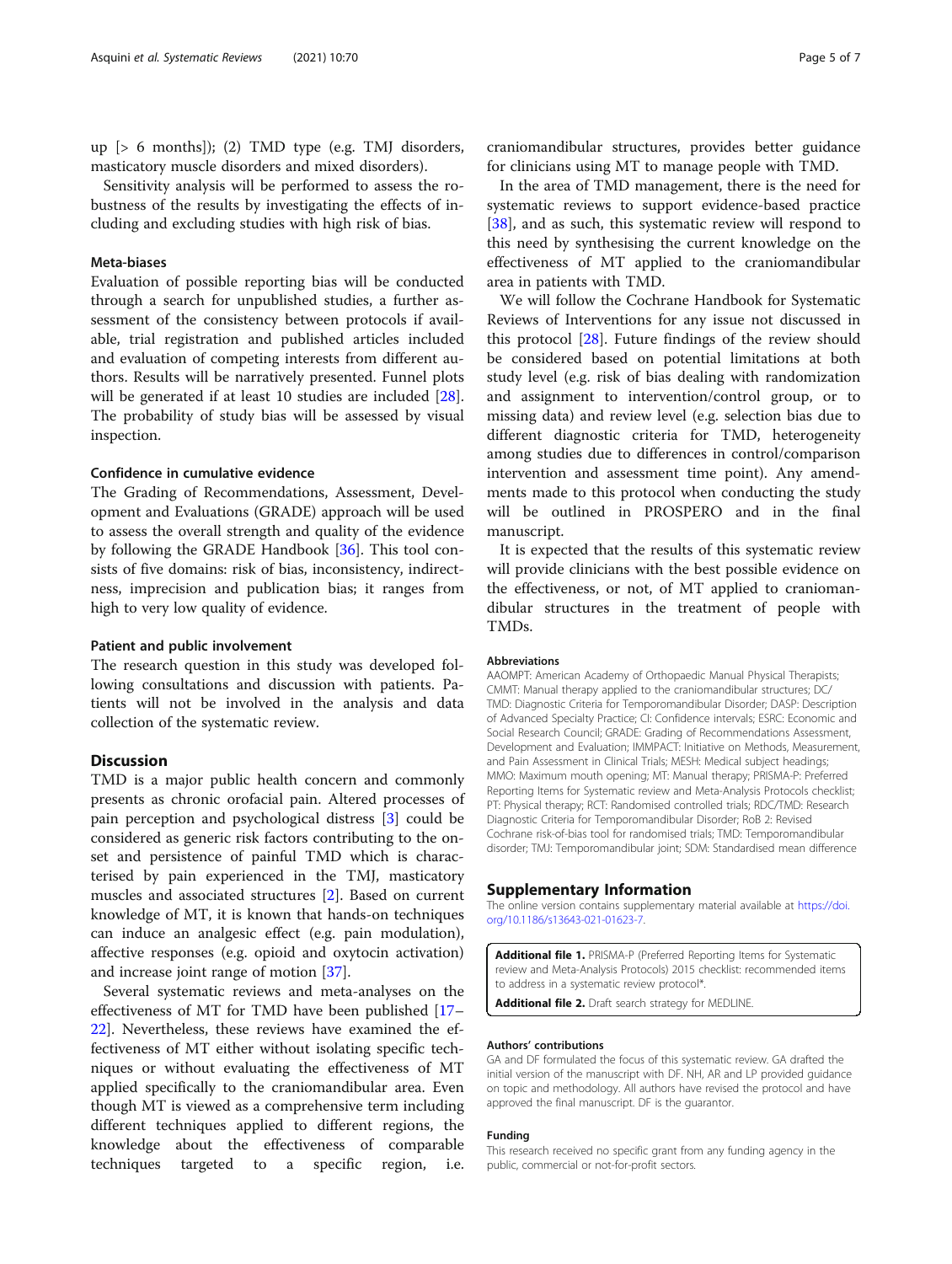#### <span id="page-6-0"></span>Availability of data and materials

Not applicable.

#### **Declarations**

#### Ethics approval and consent to participate

Ethical approval is not needed for this systematic review since no patient data will be collected.

#### Competing interests

There are no competing interests.

#### Author details

<sup>1</sup>Centre of Precision Rehabilitation for Spinal Pain (CPR Spine), School of Sport, Exercise and Rehabilitation Sciences, College of Life and Environmental Sciences, University of Birmingham, Edgbaston, Birmingham, UK. <sup>2</sup>Institute of Experimental and Clinical Research, Health Sciences division, Neuro-Musculo-Skeletal-Lab (NMSK), Université Catholique de Louvain, Brussels, Belgium.

#### Received: 24 August 2020 Accepted: 26 February 2021 Published online: 08 March 2021

#### References

- 1. Okeson JP. Orofacial pain: guidelines for assessment, diagnosis and management. Chicago: Quintessence publishing; 1996.
- 2. De Leeuw R, Klasser GD. Orofacial pain guidelines for assessment, diagnosis, and management. 5th ed. Hanover park: Quintessence publishing; 2013.
- 3. Slade GD, Fillingim RB, Sanders AE, Bair E, Greenspan JD, Ohrbach R, Dubner R, Diatchenko L, Smith SB, Knott C, Maixner W. Summary of findings from the OPPERA prospective cohort study of incidence of first-onset temporomandibular disorder: implications and future directions. J Pain. 2013;14(12 Suppl):T116–24.
- 4. Plesh O, Adams SH, Gansky SA. Temporomandibular joint and muscle disorders-type pain and comorbid pains in a national US sample. J Orofacial Pain. 2011;25:190–8.
- 5. Montero J, Llodra JC, Bravo M. Prevalence of the signs and symptoms of temporomandibular disorders among Spanish adults and seniors according to five national surveys performed between 1993 and 2015. J Oral Facial Pain Headache. 2018;32(4):349–57.
- 6. Greene CS, American Association for Dental Research. Diagnosis and treatment of temporomandibular disorders: emergence of a new care guidelines statement. Oral Surg Oral Med Oral Pathol Oral Radiol Endo. 2010;110(2):137–9.
- 7. Medlicott MS, Harris SR. A systematic review of the effectiveness of exercise, manual therapy, electrotherapy, relaxation training, and biofeedback in the management of temporomandibular disorder. Phys Ther. 2006;86(7):955–73.
- Costa LOP, Maher CG, Latimer J, Hodges PW, Herbert RD, Refshauge KM, McAuley JH, Jennings MD. Motor control exercise for chronic low back pain: a randomized placebo-controlled trial. Phys Ther. 2009;89(12):1275–86.
- 9. Bialosky JE, Beneciuk JM, Bishop MD, Coronado RA, Penza CW, Simon CB, George SZ. Unraveling the mechanisms of manual therapy: modeling an approach. J Orthop Sports Phys Ther. 2018;48(1):8–18.
- 10. Rowe RH, Tichenor CJ, Bell SL, Boissonnault W, King PM, Kulig K, et al. Orthopaedic manual physical therapy description of advanced specialty practice. Tallahassee, Florida (US): American Academy of Orthopaedic Manual Physical Therapists; 2008. p. 61.
- 11. Bishop MD, Torres-Cueco R, Gay CW, Lluch-Girbés E, Beneciuk JM, Bialosky JE. What effect can manual therapy have on a patient's pain experience? Pain Manage. 2015;5(6):455–64.
- 12. La Touche R, Fernandez-de-las-Penas C, Fernandez-Carnero J, Escalante K, Angulo-Díaz-Parreño S, Paris-Alemany A, et al. The effects of manual therapy and exercise directed at the cervical spine on pain and pressure pain sensitivity in patients with myofascial temporomandibular disorders. J Oral Rehabil. 2009;36:644–52.
- 13. Oliveira-Campelo NM, Rubens-Rebelatto J, Martí N-Vallejo FJ, Alburquerque-Sendí NF, Fernández-de-Las-Peñas C. The immediate effects of atlantooccipital joint manipulation and suboccipital muscle inhibition technique on active mouth opening and pressure pain sensitivity over latent myofascial trigger points in the masticatory muscles. J Orthop Sports Phys Ther. 2010;40:310–7.
- 14. Kalamir A, Bonello R, Graham P, Vitiello AL, Pollard H. Intraoral myofascial therapy for chronic myogenous temporomandibular disorder: a randomized controlled trial. J Manipulative Physiol Ther. 2012;35(1):26–37.
- 15. Gomes CA, Politti F, Andrade DV, et al. Effects of massage therapy and occlusal splint therapy on mandibular range of motion in individuals with temporomandibular disorder: a randomized clinical trial. J Manipulative Physiol Ther. 2014;37(3):164–9.
- 16. Clelan J, Palmer J. Effectiveness of manual physical therapy, therapeutic exercise, and patient rducation on bilateral disc displacement without reduction of the temporomandibular joint: a single-case design. J Orthop Sports Phys Ther. 2004;34(9):535–48.
- 17. Armijo-Olivo S, Pitance L, Singh V, Neto F, Thie N, Michelotti A. Effectiveness of manual therapy and therapeutic exercise for temporomandibular disorders: systematic review and meta-analysis. Phys Ther. 2016;96(1):9–25.
- 18. Paço M, Peleteiro B, Duarte J, Pinho T. The effectiveness of physiotherapy in the management of temporomandibular disorders: a systematic review and meta-analysis. J Oral FacPain Headache. 2016;30(3):210–20.
- 19. Randhawa K, Bohay, Fallowfield ME, Webster MHC. The effectiveness of noninvasive interventions for temporomandibular disorders a systematic review by the Ontario Protocol for Traffic Injury Management (OPTIMa) Collaboration. Clin J Pain. 2016;32(3):260–78.
- 20. Martins WR, Blasczyk JC, Aparecida Furlan de Oliveira M, Lagôa Gonçalves KF, Bonini-Rocha AC, Dugailly PM, de Oliveira RJ. Efficacy of musculoskeletal manual approach in the treatment of temporomandibular joint disorder: a systematic review with meta-analysis. Man Ther. 2016;21:10–7.
- 21. Calixtre LB, Moreira RFC, Franchini GH, Alburquerque-Sendín F, Oliveira AB. Manual therapy for the management of pain and limited range of motion in subjects with signs and symptoms of temporomandibular disorder: a systematic review of randomised controlled trials. J Oral Rehabil. 2015; 42(11):847–61.
- 22. Dickerson SM, Weaver JM, Boyson AN, Thacker JA, Junak AA, Ritzline PD, Donaldson MB. The effectiveness of exercise therapy for temporomandibular dysfunction: a systematic review and meta-analysis. Clin Rehabil. 2017;31(8):1039–43.
- 23. Shamseer L, Moher D, Clarke M, Ghersi D, Liberati A, Petticrew M, Shekelle P, Stewart LA, PRISMA-P Group. Preferred reporting items for systematic review and meta-analysis protocols (PRISMA-P) 2015: elaboration and explanation. BMJ. 2015;350:g7647.
- 24. Dworkin SF, LeResche L. Research diagnostic criteria for temporomandibular disorders: review, criteria, examinations and specifications, critique. J Cranio Disord Fac Oral Pain. 1992;6(4):301–55.
- 25. Schiffman E, Ohrbach R, Truelove E, Look J, Anderson G, Goulet JP, List T, Svensson P, Gonzalez Y, Lobbezoo F, Michelotti A, Brooks SL, Ceusters W, Drangsholt M, Ettlin D, Gaul C, Goldberg LJ, Haythornthwaite JA, Hollender L, Jensen R, John MT, De Laat A, de Leeuw R, Maixner W, van der Meulen M, Murray GM, Nixdorf DR, Palla S, Petersson A, Pionchon P, Smith B, Visscher CM, Zakrzewska J, Dworkin SF, International RDC/TMD Consortium Network, International association for Dental Research; Orofacial Pain Special Interest Group, International Association for the Study of Pain. Diagnostic criteria for temporomandibular disorders (DC/TMD) for clinical and research applications: recommendations of the International RDC/TMD Consortium Network and Orofacial Pain Special Interest Group. J Oral Facial Pain Headache. 2014;28(1):6–27.
- 26. Kraus S. Temporomandibular disorders, head and orofacial pain: cervical spine considerations. Dent Clin N Am. 2007;51(1):161–93.
- 27. Dworkin RH, Turk DC, Farrar JT, Haythornthwaite JA, Jensen MP, Katz NP, Witter J. Core outcome measures for chronic pain clinical trials: IMMPACT recommendations. Pain. 2005;113:9–19.
- 28. Higgins JPT, Green S, editors. Cochrane Handbook for Systematic Reviews of Interventions Version 5.1.0 [updated March 2011]: The Cochrane Collaboration; 2011. Available from [www.cochrane-handbook.org](http://www.cochrane-handbook.org)
- 29. van Tulder M, Furlan A, Bombardier C, et al. Updated method guidelines for systematic reviews in the Cochrane collaboration back review group. Spine. 2003;28:1290–9.
- 30. Centre for Reviews and Dissemination [CRD]. Systematic reviews: CRD's guidance for undertaking reviews in healthcare. 3rd ed. York: CRD University of York, York Publishing Services Ltd; 2009.
- 31. Furlan AD, Pennick V, Bombardier C, et al. Editorial Board, Cochrane Back Review Group. 2009 updated method guidelines for systematic reviews in the Cochrane Back Review Group. Spine. 2009;34:1929–41.
- 32. Higgins JPT, Sterne JAC, Savović J, Page MJ, Hróbjartsson A, Boutron I, Reeves B, Eldridge S. A revised tool for assessing risk of bias in randomized